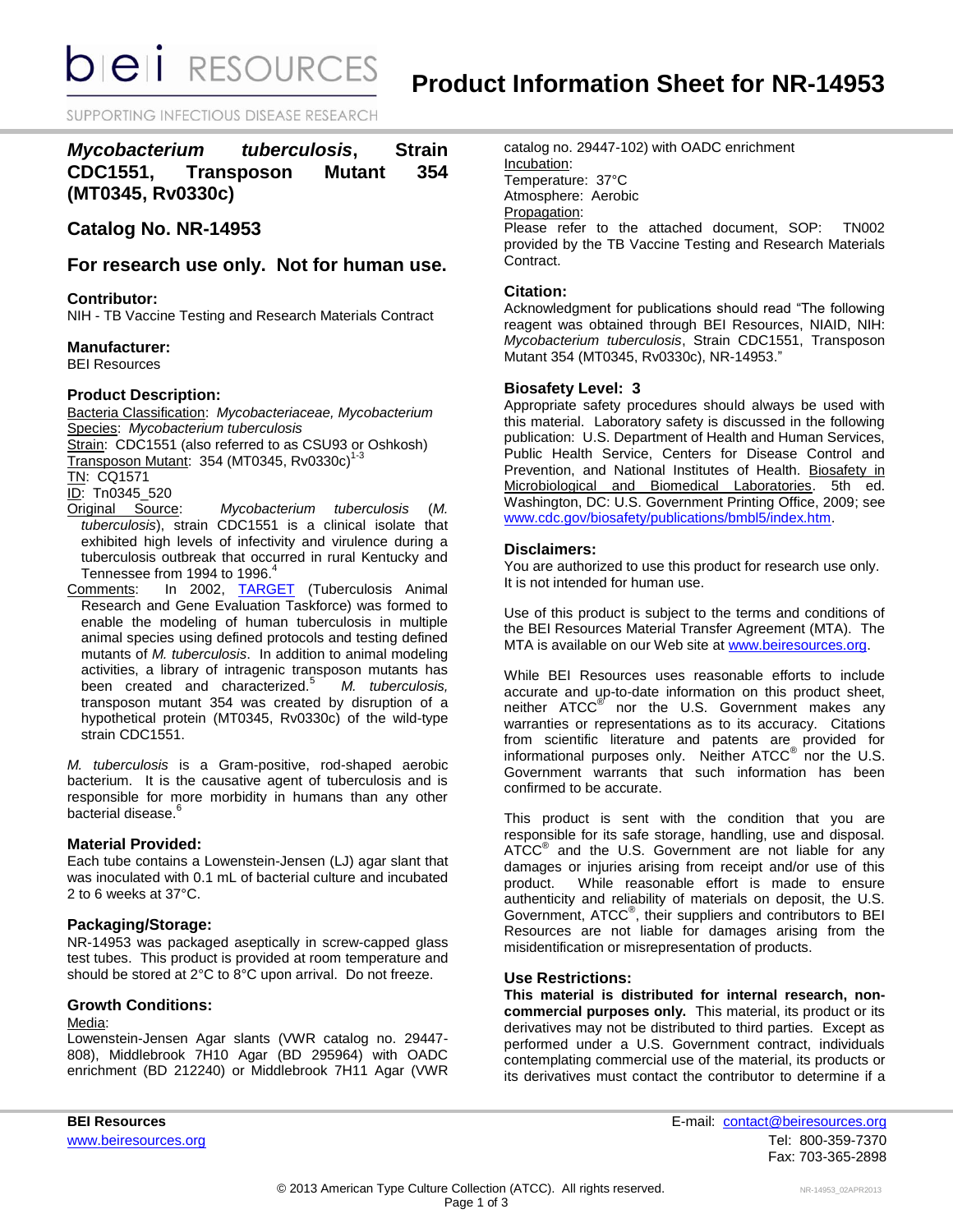**DIEII** RESOURCES

SUPPORTING INFECTIOUS DISEASE RESEARCH

license is required. U.S. Government contractors may need a license before first commercial sale.

# **References:**

- 1. TARGET: **[Rv0330c](http://webhost.nts.jhu.edu/target/search.aspx?query=MT0345)**
- 2. JCVI: [MT0345](http://cmr.jcvi.org/tigr-scripts/CMR/shared/GenePage.cgi?locus=MT0345)<br>3. TubercuList: G
- TubercuList: Gene [Rv0330c](http://tuberculist.epfl.ch/quicksearch.php?gene+name=rv0330c)
- 4. Valway, S. E., et al. "An Outbreak Involving Extensive Transmission of a Virulent Strain of *Mycobacterium tuberculosis*." N. Engl. J. Med. 338 (1998): 633-639. PubMed: 9486991.
- 5. Lamichhane, G., et al. "A Postgenomic Method for Predicting Essential Genes at Subsaturation Levels of Mutagenesis: Application to *Mycobacterium tuberculosis*." Proc. Natl. Acad. Sci. U. S. A. 100 (2003): 7213-7218. PubMed: 12775759.
- 6. Ducati, R. G., et al. "The Resumption of Consumption A Review on Tuberculosis." Mem. Inst. Oswaldo Cruz 101 (2006): 697-714. PubMed: 17160276.
- 7. Cole, S. T., et al. "Deciphering the Biology of *Mycobacterium tuberculosis* from the Complete Genome Sequence." Nature 393 (1998): 537-544. PubMed: 9634230. Erratum in: Nature 396 (1998): 190-198.
- 8. de la Paz Santangelo, M., et al. "Mce3R, a TetR-Type Transcriptional Repressor, Controls the Expression of a Regulon Involved in Lipid Metabolism in *Mycobacterium tuberculosis*." Microbiology 155 (2009): 2245-2255. PubMed: 19389781.

ATCC $^{\circ}$  is a trademark of the American Type Culture Collection.